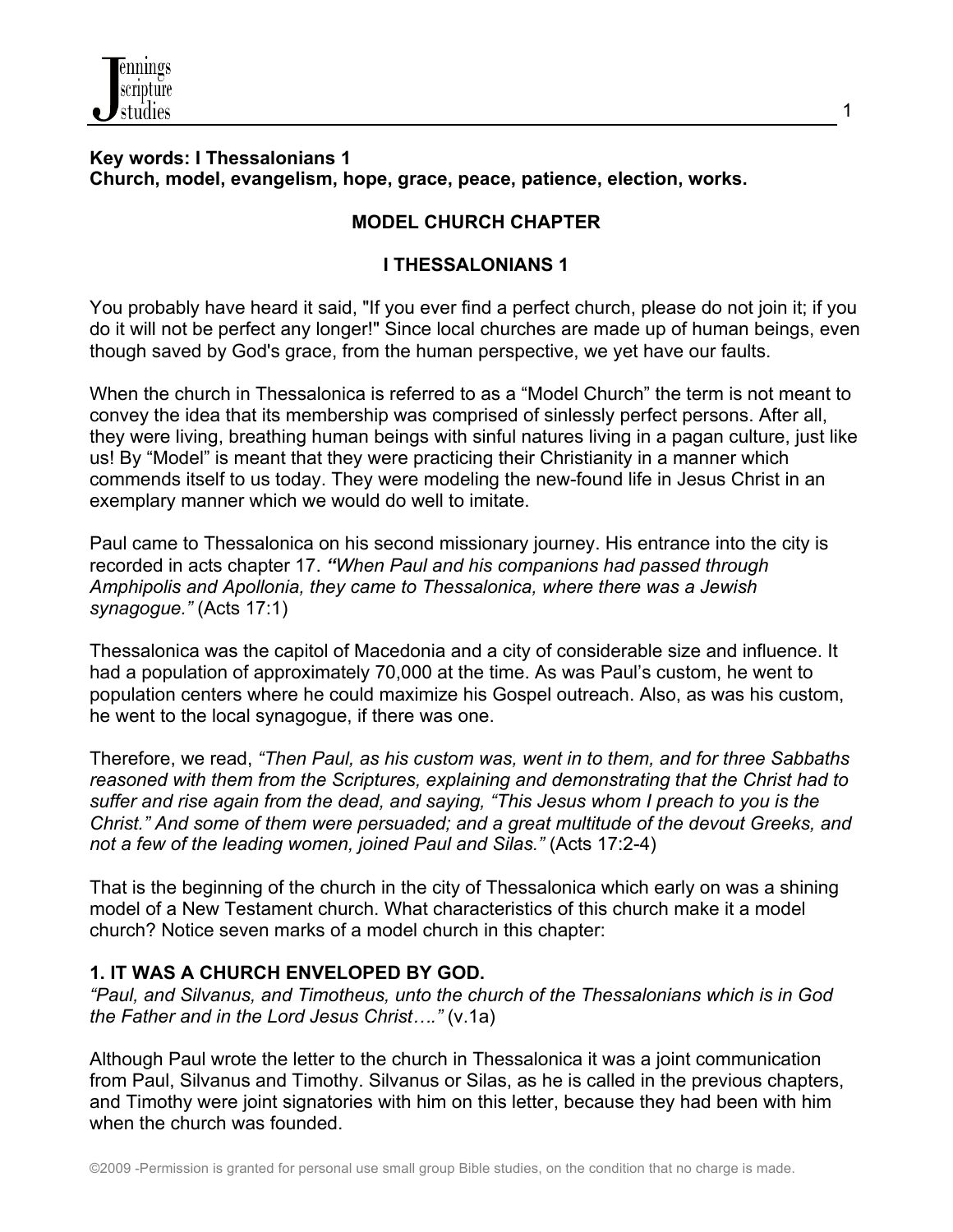

When Paul was forced to flee the city because of the uprising against him, Silas and Timothy remained there. *"…… the brethren sent away Paul to go as it were to the sea: but Silas and Timotheus abode there still."* (Acts 17:14) This team had a heart for the work and friends who would be happy to hear from them. This missionary trio followed up their ministry by writing a letter of encouragement.

In the introduction Paul uses a phrase of which he was very fond: "*in God the Father and the Lord Jesus Christ…."* (v.1b) He reminds them that they were divinely enveloped - divinely situated, "*in God the father* and *the Lord Jesus Christ."* Paul uses the phrase "*in Christ"* over 160 times in his epistles.

He speaks of *"the redemption that is in Christ Jesus*" – Romans 3:4; He says *"there is no condemnation to those who are in Christ Jesus"* – Romans 8:1 He says that all Christians *"are one body in Christ."* – Romans 12:5 He writes that his relatives, Andronicus and Junia, *"were in Christ before me."* – Romans 16:7 He addresses the church in Corinth as *"them that are sanctified in Christ Jesus."* – I Cor. 1:2 He addresses the Ephesian church as *"the faithful in Christ Jesus."* – (Eph. 1:1) He addresses the Philippian church saying, *"to all the saints in Christ Jesus."* – Phil. 1:1) He addresses the Colossian church as *"faithful brethren in Christ."* – Col. 1:2

And on and on he goes throughout his writings. You could say that Christians are truly the "in" crowd! Their temporal address was "Thessalonica"; their spiritual address was "*in Christ*." Their earthly address was "Thessalonica"; their eternal address was "*in Christ*."

To be *"in Christ"* is Paul's way of emphasizing our union with Christ. Jesus spoke of this union using the analogy of the vine and the branches in John chapter 15. He said, *"Abide in Me, and I in you. As the branch cannot bear fruit of itself, unless it abides in the vine, neither can you, unless you abide in Me. "I am the vine, you are the branches. He who abides in Me, and I in him, bears much fruit; for without Me you can do nothing."* (John 15:4-5)

Illust. A young girl was on her way home from Vacation Bible School and met the town skeptic coming toward her. He said, "I see you have been wasting your time going down to the church again. What did they brain-wash you with today?" She said, "I learned that as a Christian I am sealed up in Jesus and He is sealed up in me!" The skeptic said, "Ah, Maggie, there you go again! Why the devil can get you out of Jesus and Jesus out of you and you would be just like me!" Maggie replied, "No! No! That's not possible, for first, he would have to get Jesus out of me, and the Bible says that "I am sealed until the day of redemption" and that's a long time!" And then he would have to go to heaven and get me out of Jesus and he can't do that because Jesus kicked him out of heaven a long time ago!"

Every true church and true Christian enjoys the same position as did the church in Thessalonica. We are "*in Christ*" and Christ is in us – "*Christ in you, the hope of glory."* (Col. 1:27) Now, that is double security!

## **2. IT WAS A CHURCH ENRICHED WITH GOD'S GIFTS**.

*"Grace to you and peace from God our Father and the Lord Jesus Christ."* (v.1)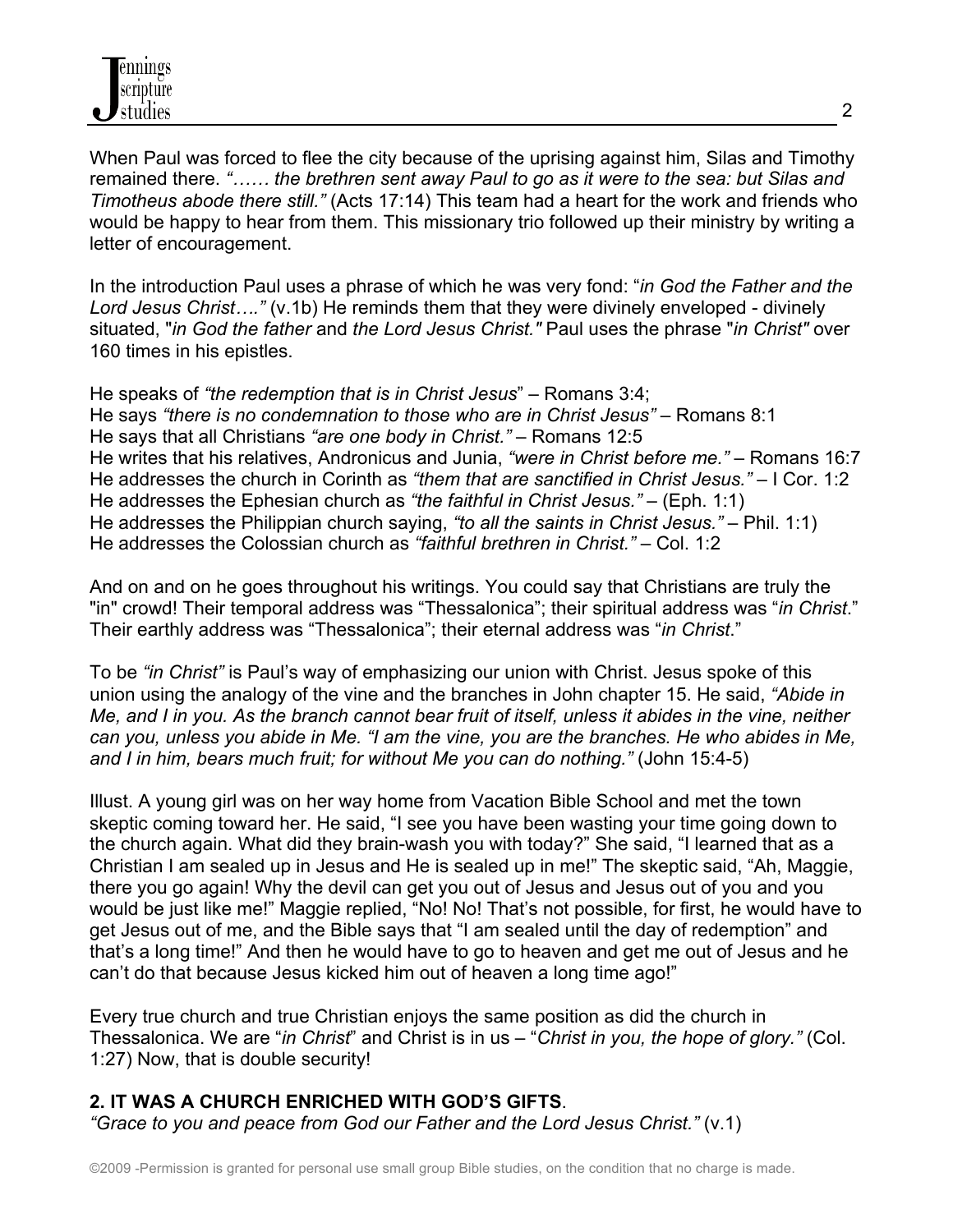Not only were they divinely situated but they were divinely sustained by the glorious gifts of the grace of God and the peace of God.

*"Grace"* - Paul uses the term grace about 100 times in his 13 epistles. Grace means:

- The favor of God toward his people which results in their deliverance from the guilt and punishment of sin;
- Grace is God's love for the undeserving:
- It is His unmerited favor bestowed upon mankind.

*"Peace"* - When the grace of forgiveness is received there is an awareness, a consciousness of having the burden of the guilt of sin removed, resulting in peace *"which passes all understanding."* (Phil. 4:7) Paul uses the word *"peace"* more than 40 times in his epistles.

Both grace and this peace have their origins in God the Father and have been made available to us through the Lord Jesus Christ. Do not miss the divine order in the Paul's greeting in verse 1 – "*Grace to you and peace.*" That is the God-ordained order. It is never "peace and grace." Grace is the root and peace is the fruit; grace is the fountain, and peace is the stream which flows from this fountain.

Works religion says, "I will, by my own efforts, gain peace with God and then He will give me His grace." However, God says in essence, "Receive my grace made available by the work of My Son, Jesus Christ, and I will give you peace."

The Thessalonian church had been enriched with the twin gifts of grace and peace. And, so have all believers in all ages. Grace, it's amazing! Peace, it's abundant!

# **3. IT WAS A CHURCH EVIDENCING GOD'S LIFE.** Versus 2, 3,4.

*"We give thanks to God always for you all, making mention of you in our prayers, remembering without ceasing your work of faith, labor of love, and patience of hope in our Lord Jesus Christ in the sight of our God and Father, knowing, beloved brethren, your election by God."*

This is the first time that this series of words: faith, hope, and love of occurs in Paul's epistles. Faith, hope and love are the three cardinal virtues of the Christian life and the three greatest evidences of salvation.

# *Faith is industrious.*

James says, "*Faith without works is dead."* (James 2:20) Nothing tells us more about a person than the way in which they work. They may work in fear of a whip; they may work from a sense of duty; or they may work inspired by faith. There is work which is inspired by faith.

In the Greek the word "*labor"* is work that requires great exertion. The idea is that the work is definitely faith work, that is, it is work which springs from faith. This exertion is prompted by love and the endurance is inspired by hope.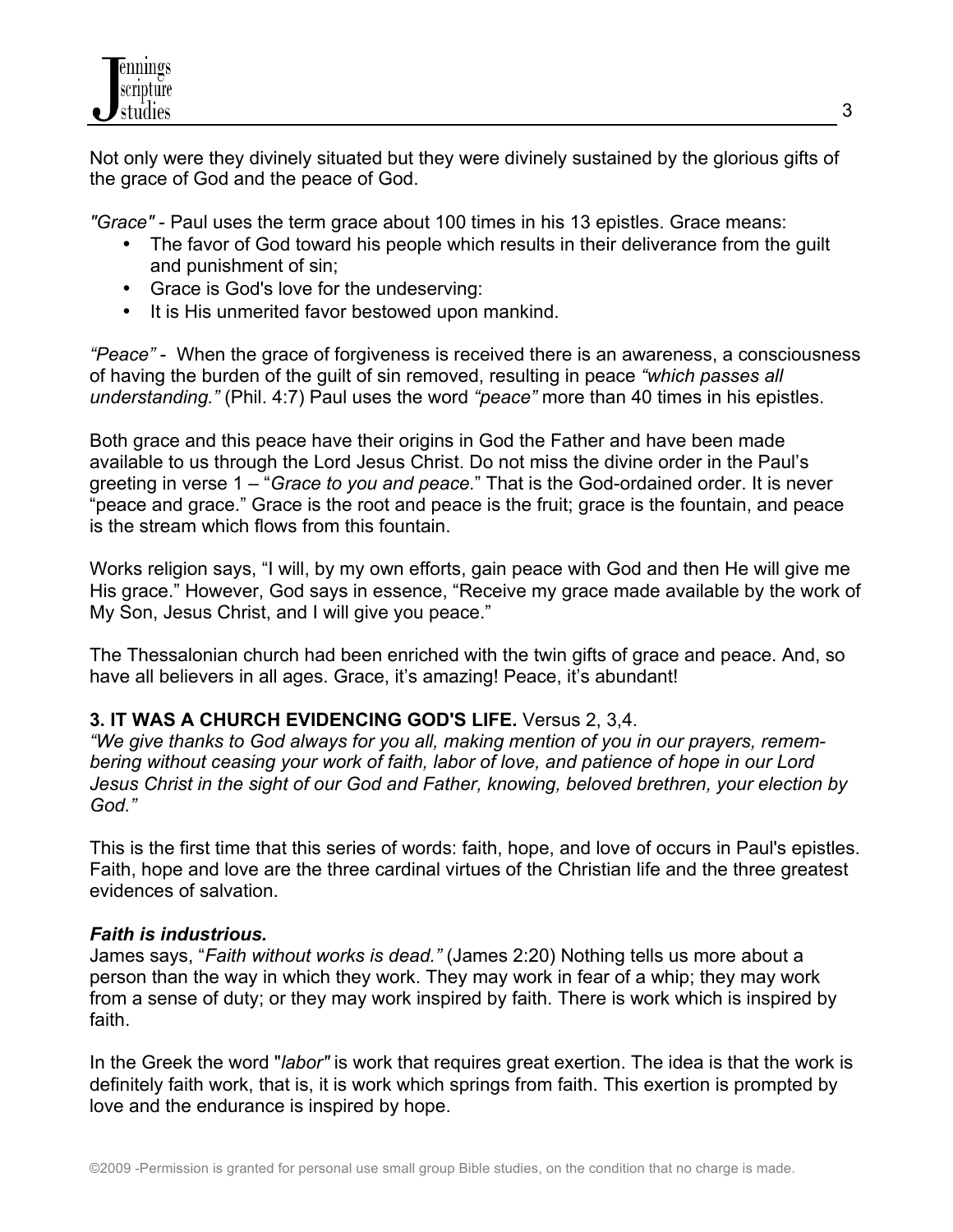

Paul thanks God for the work that was being accomplished by these new converts but he does not reveal what work they were involved in. It was probably very practical work such as caring for the sick, comforting the dying, and other ministries of compassion. This was work resulting from faith.

### *Love is propitious.*

And then, there is labor which is prompted by love. "Propitious" means, "To be favorably inclined." Love-labor is the most satisfying expenditure of energy. Work done out of a heart full of love always has a glory-glow about it. Paul described their productivity as a *"labor of love."*

Illust. A man was traveling through Bulgaria and he stayed at the home of a friend for an extended period of time. All the time he was there the daughter was stitching away at a dress. He said to her, "Don't you ever get tired of that eternal sewing?" She replied, "Oh no! You see, this is my wedding dress." The sign of true love is when one finds glory in drudgery.

#### *Hope is tenacious.*

There is an endurance which is founded upon and fostered by hope. A person can endure almost anything so long as he has hope. Hope is like walking in darkness and knowing that you are walking toward the eventual dawn of a new day. Life with Christ is an endless hope; life without Christ is a hopeless end.

When Alexander the great was setting out on his campaigns, he divided all his possessions among his friends. Someone said to him, "Are you not keeping anything for yourself?" He replied, "Yes, I am keeping hope."

The performance of the Thessalonian Christians is a model for us. They had a faith that worked, they had love that labored and they had a hope that produced patience and endurance. Faith is industrious, love is propitious and hope is tenacious. Let us duplicate these qualities found in the church in the city of Thessalonica!

**4. IT WAS A CHURCH EXEMPLIFYING PERSEVERANCE IN SUFFERING**. Verses 5,6,7 "*For our gospel did not come to you in word only, but also in power, and in the Holy Spirit and in much assurance, as you know what kind of men we were among you for your sake. And you became followers of us and of the Lord, having received the word in much affliction, with joy of the Holy Spirit, so that you became examples to all in Macedonia and Achaia who believe."*

Paul said, "*you became followers of us*." The word "*followers"* in the Greek means "*imitators."* Our word "*mimickers*" is from the same Greek root word. Paul says that they were imitating him as he imitated the Christ they saw in him. The earnestness, devotion, enthusiasm and willingness to suffer for Christ which they saw in Paul, they were imitating.

It is evident from the very beginning that the believers in Thessalonica suffered persecution. In Paul's second letter to them is proof that they were continuing to experience persecution. He wrote, *"We ourselves boast of you among the churches of God for your patience and faith in all your persecutions and tribulations that you endure, which is manifest evidence of the*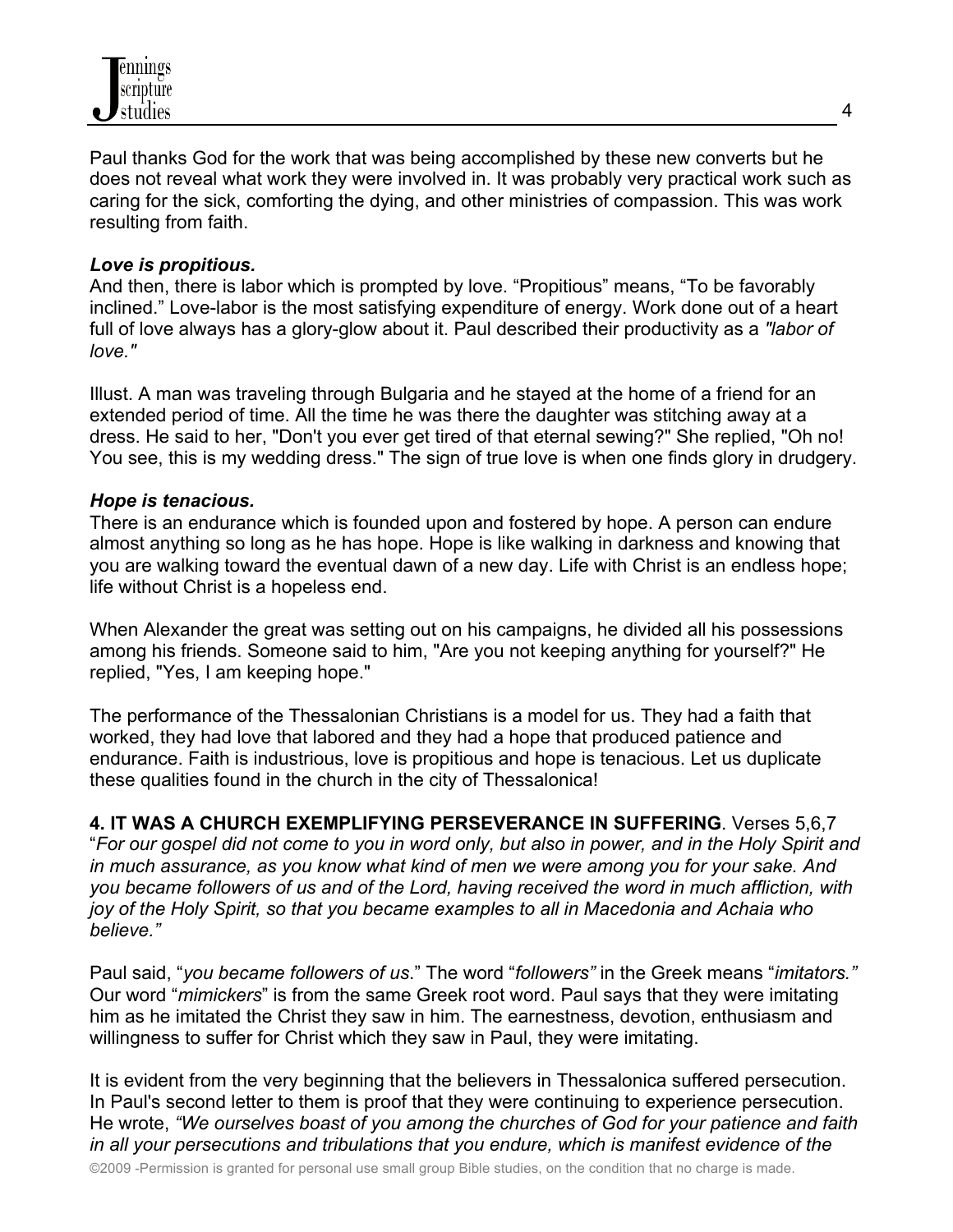*righteous judgment of God, that you may be counted worthy of the kingdom of God, for which you also suffer; since it is a righteous thing with God to repay with tribulation those who trouble you.* (II Thessalonians 1:4-6) In this environment of opposition, we can understand and appreciate better Paul's commendation of their *"faith, hope and love."*

Charles H. Spurgeon makes this wise observation: "Faith never looks so grand in summer weather as it does in winter. Love is too often like a glow-worm, showing but little light except it be in the midst of surrounding darkness. Hope itself is like a star - not to be seen in the sunshine of prosperity, and only to be discovered in the night of adversity." (Spurgeon's Morning and Evening)

The enemies of the Gospel in Thessalonica said, *"These that have turned the world upside down have come here also.*" That is a great commendation! It is often the impression today that the preaching of the Word of God is not supposed to disturb the status quo. It is also often the impression that the preacher is supposed to be a namby-pamby sort of fellow and blend in with everyone, siding with the existing political system.

But Christianity is revolutionary. The world today needs turning upside down, or rather, right side up! But this revolution must take place in individual hearts first. We will have a changed world when we have changed people. We will have a better world when we have better people in it! When Jesus Christ comes into a life, He does not just rearrange it, He makes it new! *"Old things are passed away, and behold, all things are become new."* (II Cor. 5:17)

A man bought a painting and tried to fit it into his room. He hung it here, there and everywhere but it did not fit anywhere. He finally called the painter who came to his home, looked about and said, "You can't fit the picture to the room. You must fit the room to the picture."

You cannot take Jesus Christ into your life with all of its clutter and sin and fit Him into your sinful lifestyle. You cannot just rearrange the furniture. There are some furnishings in your life that will have to be tossed on the garbage dump when Jesus Christ moves in!

In spite of opposition in Thessalonica a church was planted that grew and impacted all of Macedonia and Greece! The Christians in Thessalonica had been changed by the power of the Gospel of Jesus Christ and they were changing society in the atmosphere of opposition and persecution.

It has been said that "The doors of opportunity swing on the hinges of opposition." We see the door of opportunity swinging wide open in Thessalonica in spite of the opposition. The beginning of the ministry there was inauspicious and reminds us that we are not to *"despise the day of small things."* (Zech. 4:10) Truly, "Little is much if God is in it."

Perseverance has been defined as "continuing to purr when things are severe!" These Christians were persecuted and afflicted yet joyous followers of Jesus Christ. That is perseverance. Let us take courage from their example.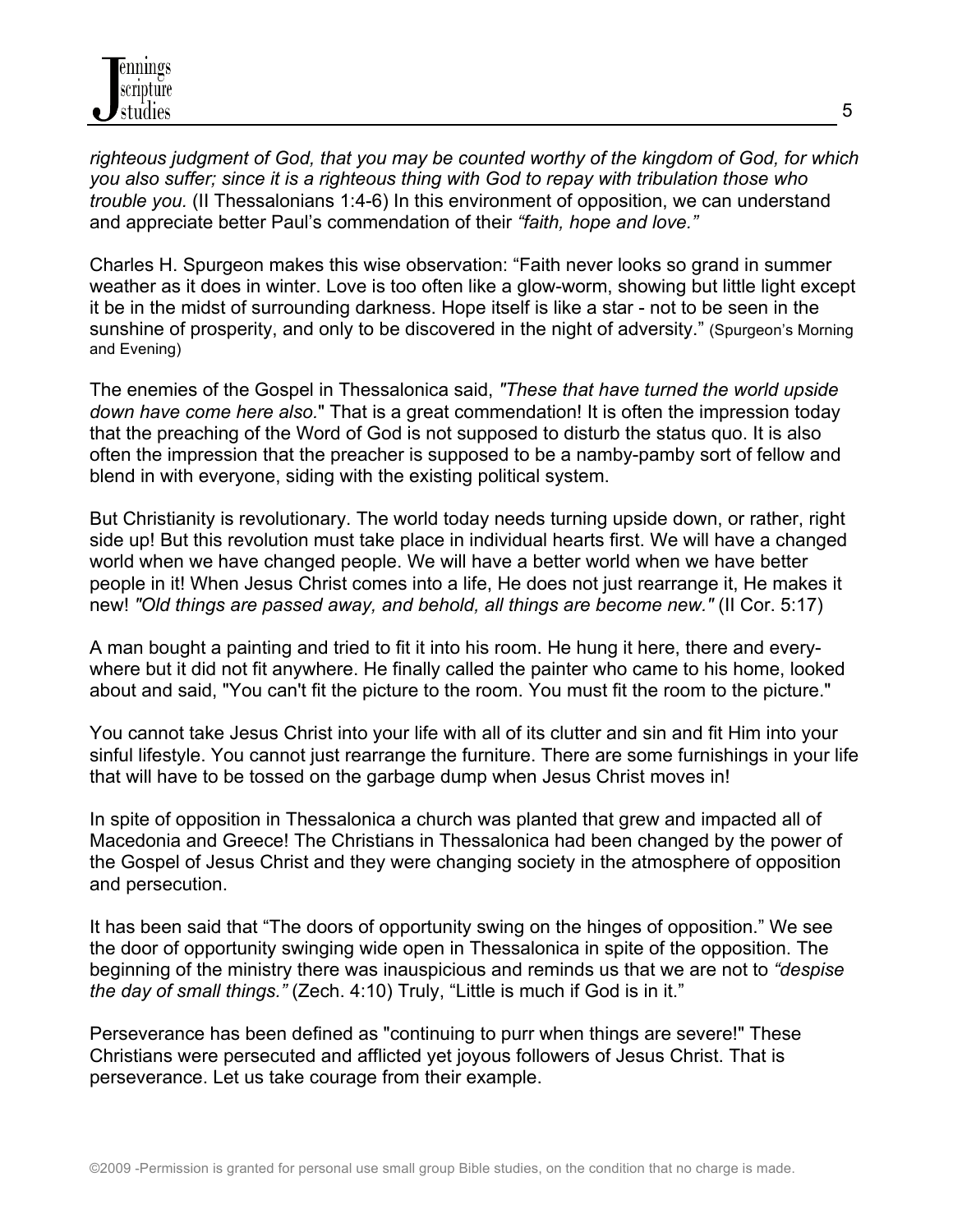# **5. IT WAS A CHURCH EVANGELISTIC IN OUTREACH.** Verse 8

*"For from you the word of the Lord has sounded forth, not only in Macedonia and Achaia, but also in every place. Your faith toward God has gone out, so that we do not need to say anything."*

Thessalonica was a popular trading center located on the Egnatian Highway which linked the East with the West. There were many travelers from many different regions passing through Thessalonica and therefore, the news of the Gospel could spread very quickly to regions far away.

The excitement of a new and great discovery resulted in their enthusiastic propagation of their new-found faith. How did the news spread? They had no radio or TV stations, printing presses or internet. The news was communicated and circulated by person-to-person contact; from mouth to ear. They visibly and verbally propagated the Gospel. They were heralds of the Gospel. They were broadcasting the truth abroad without a radio station!

Notice that they were both "receivers" (in verse five we are told that the Word of God had come to them) and they were also "transmitters" (the word of God went out from them.) Have you received the Gospel message? Are you transmitting the Gospel message? Wherever Paul went, the people told him about the faith of the Thessalonian believers. They were famous for the right reason!

A mighty spiritual change had been brought about in Thessalonica. The new converts could not keep quiet. They had experienced a transformation of mind and heart and consequently this was a church filled with contagious enthusiasm. In every heart there was a song, and on every lip a testimony.

This church in Thessalonica had reached all over Macedonia. They not only sang:

"Throw Out The Life Line" - they did! "Send The Light" - they did! "Bring Them In" - they did! "If Jesus Goes With Me I'll Go" - they went! "We've A Story To Tell To The Nations" - they told it!

Many congregations are content to pay a staff to do the witnessing and soul winning. But in New Testament churches, the entire congregation was involved in propagating the gospel. A survey of church growth indicates that 70 to 80% of a church's growth is the result of friends witnessing to friends and relatives witnessing to relatives. While other methods of outreach help, nothing is as effective as the personal contact. Let us "mimic" their model!

# **6. IT WAS A CHURCH EARNESTLY SERVING GOD.** Verse 9

*"For they themselves declare concerning us what manner of entry we had to you, and how you turned to God from idols to serve the living and true God…."*

## Two actions deserve notice: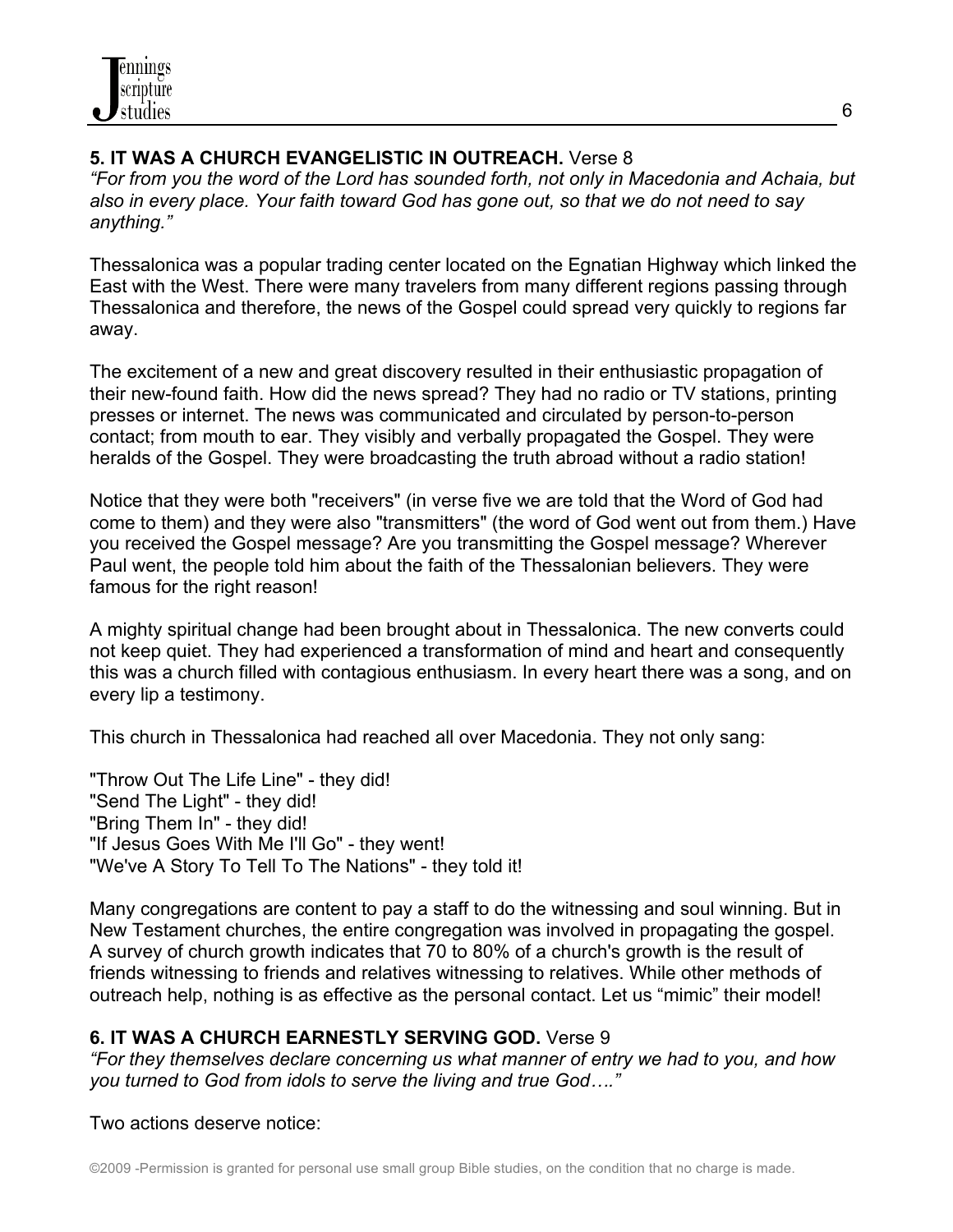## **Their severance.**

For them true conversion implied at least two things: a turning to the living God and a turning away from dead idols. This "turning" was a simultaneous turning "*to"* and a turning "*from."* Idols are not real persons - God is real; the idols were counterfeits, God is genuine; idols are unable to help - God is almighty and eager to help. They received the true and living God and renounced false gods. They took a stand for something - "*turned to God*"; they took a stand against something - "*from idols*."

Psalm 135:15-17 says this about idols: *"The idols of the nations are silver and gold, the work of men's hands. They have mouths, but they do not speak; eyes they have, but they do not see; they have ears, but they do not hear; nor is there any breath in their mouths. Those who make them are like them; so is everyone who trusts in them."* 

We become like that which we worship. When God converts a person he changes the entire person from the inside out and ever after the genuine believer grows "*in grace and in the knowledge of our Lord and Savior Jesus Christ."* (II Peter 3:18) There is first the inward change and then there is the outward evidence. Have you severed from idols?

## *Their service.*

Do not miss this: they did not remain idle after they turned from idols! These believers had experienced a real inner change which had become manifested outwardly for their lives were now moving in a totally different and opposite direction from their previous lives. The "*living and true God"* was now the focus of their lives and labors. They were now working for the One whom they worshipped; serving the One who saved them.

After their conversion they served "*the living and true God."* When there is a change of Masters there is a change of purpose, interests and pursuits in life. There is no such person as an unemployed Christian! Of course, I am not speaking of the employment in which one is engaged for the purpose of gaining a livelihood, but the employment in the service of our Lord and Master, Jesus Christ. In that sense, there is no such person as an unemployed Christian. Whether every Christian is busy in their God-assigned employment is another matter.

God said to the Israelites under the Law, *"And now, Israel, what does the LORD your God require of you, but to fear the LORD your God, to walk in all His ways and to love Him, to serve the LORD your God with all your heart and with all your soul."* (Deuteronomy 10:12) God expects no less from those of us who claim to know, love and worship "*the living and true God"* in this age of grace.

To every believer is given a gift or gifts for service. In I Corinthians 12 Paul writes, *"Now concerning spiritual gifts, brethren, I do not want you to be ignorant: You know that you were Gentiles, carried away to these dumb idols….."* (v. 1-2) and then he proceeds to spell out various gifts that God had given them.

Then in Romans 12 he writes, *"Having then gifts differing according to the grace that is given to us, let us use them…."* (Romans 12:6). No Christian is ungifted. Christians who are not actively engaged in serving "*the living and true God"* may have *"turned to God from idols"* but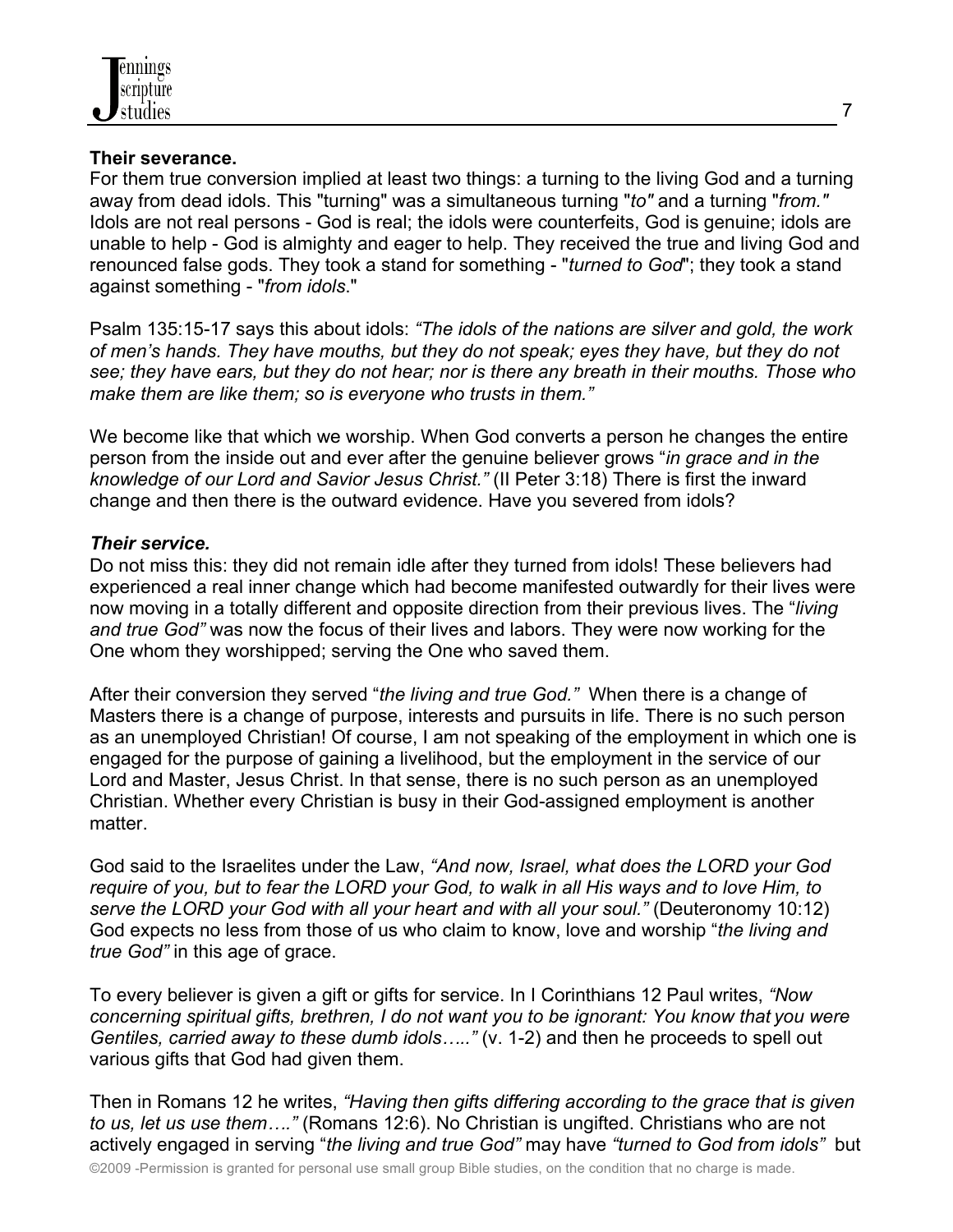

they are not following the example of the Christians in the church in Thessalonica who, having severed their connection to idols, were now serving their new Master, the Lord Jesus.

In the parable of the workers in the vineyard spoken by the Lord Jesus, the landowner *"went out and found others standing idle, and said to them, 'Why have you been standing here idle all day?"* (Matthew 20:6) Good advice is given to such Christian idlers by the Preacher in the book of Ecclesiastes: *"Whatever your hand finds to do, do it with your might."* (Ecclesiastes 9:10)

**7. IT WAS A CHURCH EXPECTING THE LORD'S RETURN.** Verse 10 *"….. and to wait for His Son from heaven, whom He raised from the dead, even Jesus who delivers us from the wrath to come."*

What were these Christians in Thessalonica to do after they were saved? Two actions characterized what they did and they are a challenge to us: they served God and they waited anticipatively for the return of the Savior.

The turning to God from idol worship did not leave them idle! Their old life was behind them and now they were facing the future for the first time with hope in their hearts. Idol worship was a hopeless endeavor. Now for the first time they had hope - something, or I should say, Someone for whom to live. While serving they were awaiting the return of Jesus Christ.

As they focused upon the future they had a new purpose in life. They must live in a constant state of readiness for the Lord's return and fill their waking hours with doing that which would please the one for whom they were waiting. This "waiting" was not an idle, blasé wasting away the time, but an active anticipation which resulted in productive participation. While waiting we are to be watching and working! Jesus said, "*occupy till I come*" (Luke 19:13), that is, *"transact business until I come."*

These Thessalonian Christians believed in the return of Jesus Christ. No church or Christian can be a model of New Testament Christianity that does not believe in and anticipate the return of the Lord Jesus. We too are called upon to serve in the world and to wait upon the Lord's return. Loyal service and patient waiting should characterize us as well.

## **Conclusion**

A model church is made up of model Christians. Every Christian should ask themselves this question: "What kind of church would our church be if every member were just like me?"

How can a model church be realized? There at the very least four actions that each Christian can take to make their church a model church:

## *Attend the church.*

"Live members go to church - dead ones are carried there." Did you hear about the church that dwindled until it got so small that when the pastor addressed the congregation with the words, "Dearly beloved," the old maid thought he was proposing to her?